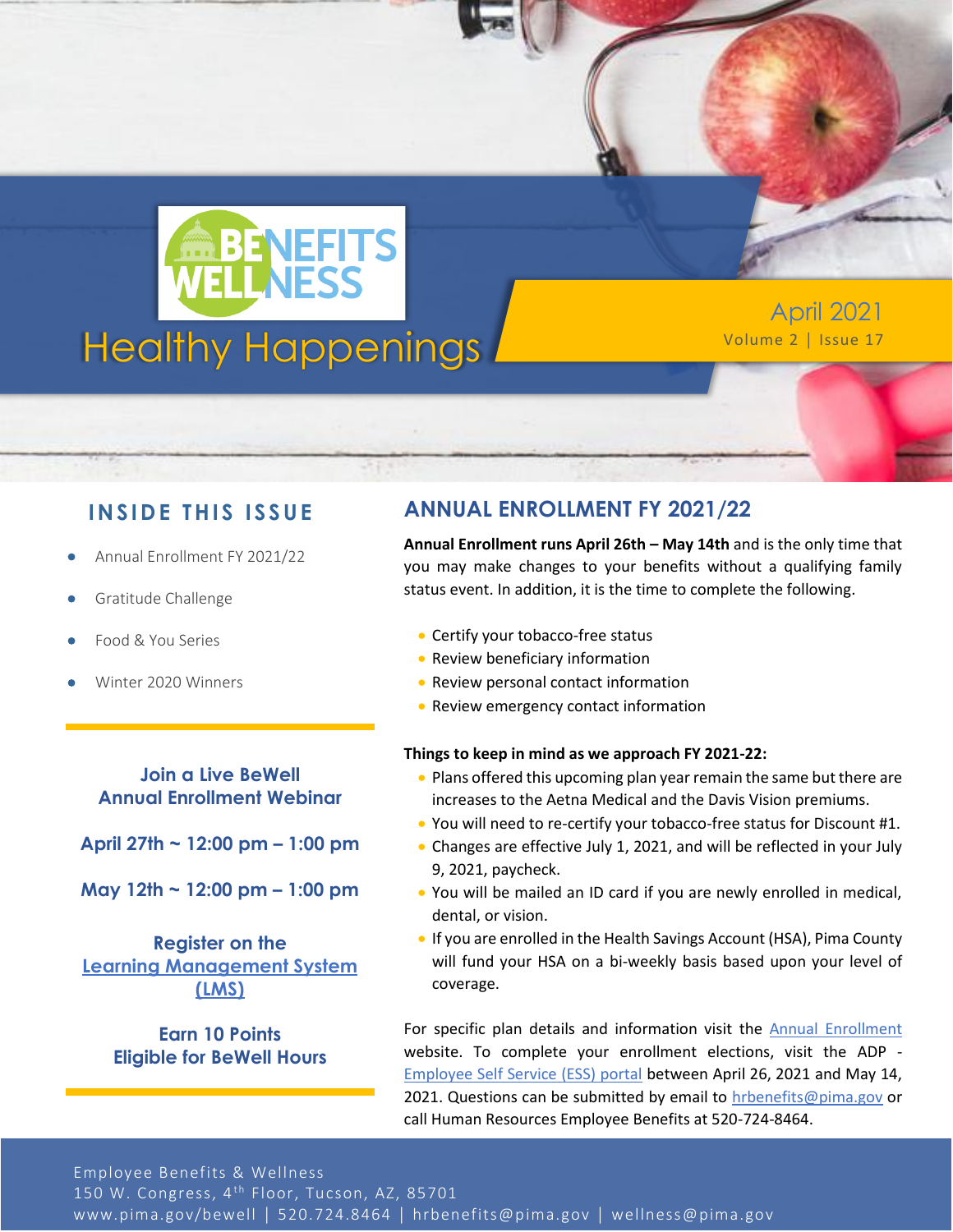# **LEARN TO THRIVE WITH GRATITUDE**

Now, more than ever, we need to build community and positivity. Gratitude is essential to a positive mindset and has wide-ranging impacts. Living from a place of gratitude helps you manage your attention, make wiser decisions, and reduce stress. Embark on the Gratitude Challenge May 3-21, 2021 and you'll not only spread positivity, but you'll also earn Healthy Lifestyle Activity Points and get a chance to win a great prize.

This is a voluntary challenge and all employees with the new Levelhead App can participate. Need to get Levelhead? [Click here](https://www.getlevelhead.com/pimacounty) to learn more and sign-up. After signing up, you will receive your enrollment code by email around April 19, 2021. You will need a personal smartphone or tablet to participate.

Complete the following two activities with Levelhead and you'll receive 10 Healthy Lifestyle Activity Points and be entered into a drawing for 1 of 20, \$50 Corporate Reward Gift Cards\*.

- **STEP 1:** Listen to at least (5) of (7) exercises in **"Gratitude: The Foundational Emotion"** group of the **LEARNING TO THRIVE** track. (Last track in Levelhead App)
- **•** STEP 2: Send at least (5) stickers to a colleague in the Levelhead App, sharing what you appreciate about them.

*\*All gift cards are subject to taxation.*



2020 Levelhead. All rights reserved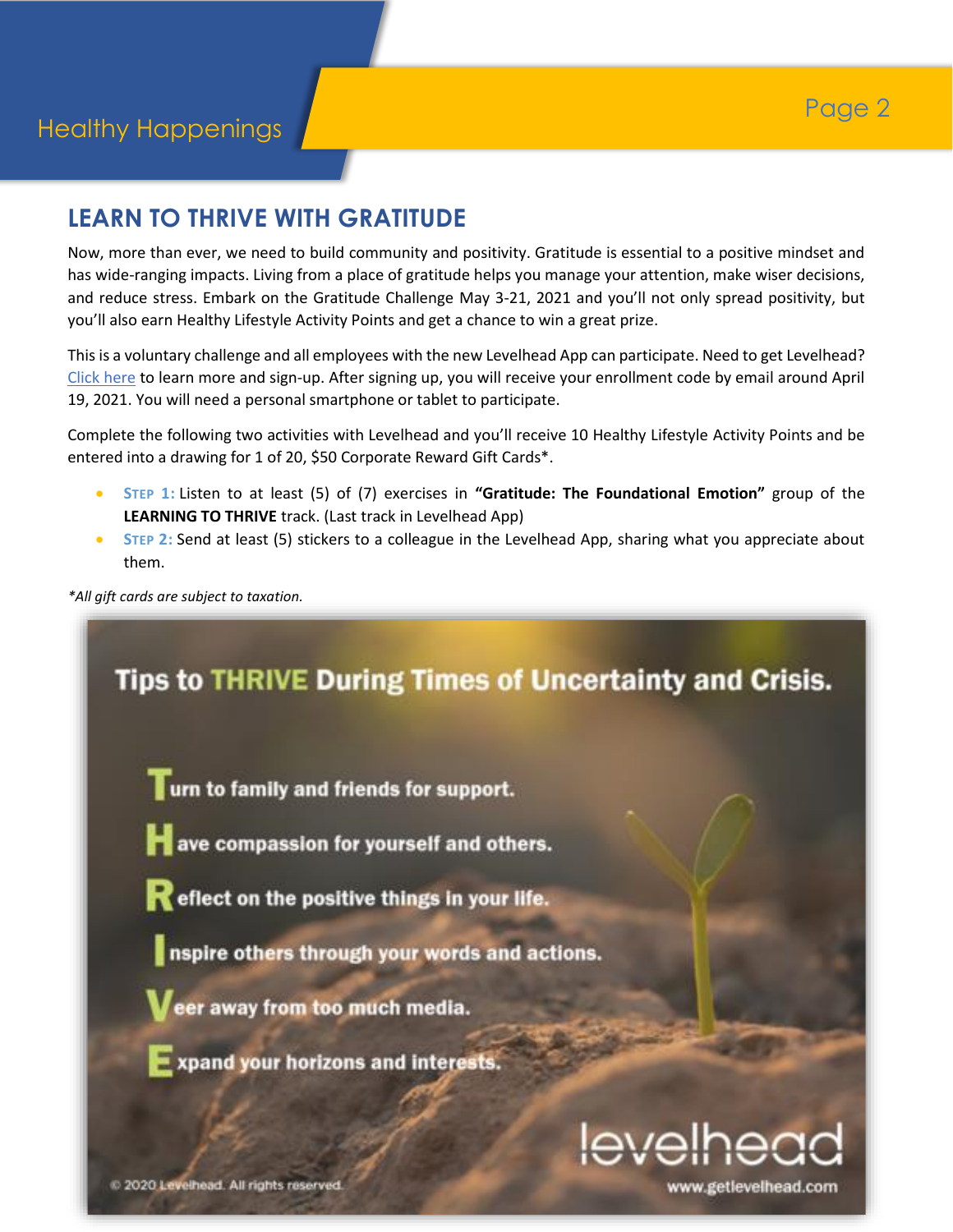# Page 3

### Healthy Happenings



### **Food & You Workshop Series**

Nutrition plays an important role in helping you maintain a healthy lifestyle. In addition to helping you feel and look better, healthy eating is good for your overall health and well-being. Attend the 4-week Food & You virtual workshop series. You will learn nutritional approaches for the healthiest YOU!

Sessions are held Fridays, 12:00pm – 1:00pm by Zoom and are facilitated by Coach Cody from the Wellness Council of Arizona.

- May 7, 2021: What Are U Eating
- May 14, 2021: Breakfast of Champions
- May 21, 2021: Lunch Box Express
- May 28, 2021: What's for Dinner?

Complete th[e Registration Form](https://us02web.zoom.us/meeting/register/tZMsc-mqqDkvE9VViaimT7uPI1517K0cv6Gt) to get started. Register and attend the 1st session to receive a Vegetable Spiralizer!\* Earn 10 points per session you attend.\*\* For more information visit the **Food and You** webpage.



*\*Giveaways are limited.*

*\*\*Program can be completed once each reporting year (March – February)*

# **WINTER 2020 DRAWING WINNERS**

#### 12 Days of Wellness

- Blanca Rossetti, Finance and Risk Management, \$50 Corporate Rewards Gift Card
- Cat Strong, County Free Library, \$50 Corporate Rewards Gift Card
- Chris Stevens, Sheriff, \$50 Corporate Rewards Gift Card
- Cindy Nava, Juvenile Court, \$50 Corporate Rewards Gift Card
- Clarissa Dominguez, Sheriff, \$50 Corporate Rewards Gift Card
- Dustin Williams, School Superintendent, \$50 Corporate Rewards Gift Card
- Dylan Imoehl, County Attorney, \$50 Corporate Rewards Gift Card
- Gail Kozacki-Terek, Community & Workforce Development, \$50 Corporate Rewards Gift Card
- Gladys Beebe, Stadium District-Kino Sports Complex, \$50 Corporate Rewards Gift Card
- Jennifer Patterson, Recorder, \$50 Corporate Rewards Gift Card
- Jo Ann Chacon, Clerk of the Superior Court, \$50 Corporate Rewards Gift Card
- Karen Valdez, County Free Library, \$50 Corporate Rewards Gift Card
- Karla Mayer, Treasurer, \$50 Corporate Rewards Gift Card
- Meagan Lynch, Procurement, \$50 Corporate Rewards Gift Card
- Sarah Lopez, County Free Library, \$50 Corporate Rewards Gift Card
- Stephen Romero, Procurement, \$50 Corporate Rewards Gift Card
- Tenecia Phillips, County Free Library, \$50 Corporate Rewards Gift Card
- Teresa Bravo, Economic Development and Tourism, \$50 Corporate Rewards Gift Card
- Therese Skinner, Clerk of the Superior Court, \$50 Corporate Rewards Gift Card
- Tima Farhat, County Free Library, \$50 Corporate Rewards Gift Card

#### 100 Pushup Challenge

- Celso Montes, Information Technology, \$100 Corporate Rewards Gift Card
- Jason Aros, Regional Wastewater Reclamation, \$100 Corporate Rewards Gift Card

#### 200 Lunge Challenge

- Adam Estrada, Facilities Management, \$100 Corporate Rewards Gift Card
- Athene Archer, Health, \$100 Corporate Rewards Gift Card
- Christopher Smith, Forensic Science Center, \$100 Corporate Rewards Gift Card
- Glenton Lowell, Health, \$100 Corporate Rewards Gift Card
- Maria Daniels, Juvenile Court, \$100 Corporate Rewards Gift Card